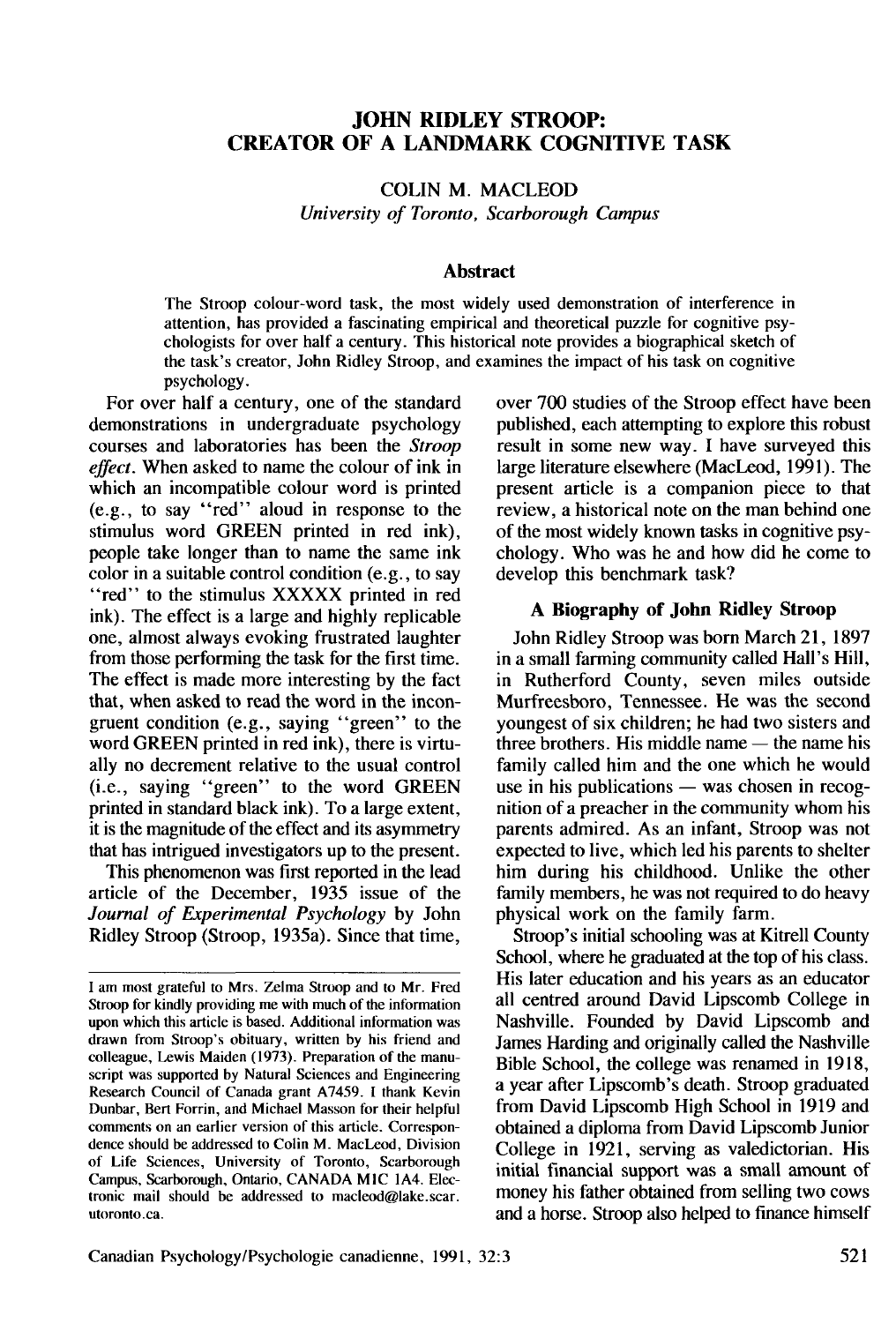

Figure 1. John Ridley Stroop around the time of his dissertation at George Peabody College, circa 1933.

by growing and selling **a crop of potatoes the** summer before college.

On December 23, **1921, during his second** year in college. Stroop married Zelma **Dunn,** great niece of Margaret Zellner, Mrs. David **Lipscomb. Over** the **next seven years, while** he was in university, they had **three sons. To support** his growing family, Stroop continued to teach at David Lipscomb College during his **university years. He also worked as a janitor and as a librarian and taught high school, in addition** to **building his own house during that time.**

Stroop's university education **also took place** in Nashville, at George Peabody College. There, **he earned a B.S. in 1924, an M.A. in 1925, and the Ph.D. in Experimental Psychology, with a** minor in Educational Psychology and an elective in Education, in 1933. Stroop had begun teaching well in advance of obtaining his doctoral **degree. He** had been **principal at a Mississippi** Consolidated School in 1921-1922 before return**ing** to David Lipscomb College **to begin a** teaching career which, with only a couple of interruptions, spanned **over 40 years. He began there as an instructor in Mathematics and English (1922- 1923), then switched to Modern Languages (1924-1928). Between 1928 and 1932, he was** Professor of Psychology and Education, serving as Dean of the **Faculty for the 1928-1929** academic year.

After obtaining his Ph.D., Stroop conducted research for the Tennessee Educational Commission (1933-1934), then served briefly as a special instructor in Psychology and Education at Tennessee Polytechnic Institute in Cookeville, Tennessee. A *curriculum vitae* circa 1935 lists his membership in the American Psychological Association and the Southern Society of Psychology and Philosophy, as well as his recognition in *American Men of Science* and *Who's Who in America.*

Upon returning to David Lipscomb College to stay, he served the college in many **capacities,** including Registrar for 11 years and Chair of the Psychology Department for 16 years, from 1948 **to 1964. At** David Lipscomb, Doctor Stroop (or Brother Stroop, as he was also called) was known as an intelligent, good man of deep religious conviction. He was an individualist who treated everyone as his equal. As a teacher, he was tough but fair, considered one of the very best at the college. He was especially noted for his dry sense of humour and fondness for puns.

Stroop retired in 1967, and spent 1967-1968 as Dean of Ohio Valley College in Parkersburg, Virginia, after which he took up the position of Emeritus Professor of Biblical Studies at David Lipscomb College (now University) until his **death** on September 1, 1973 at **the age of 76.**

The greatest force in Stroop's life was his religion. Baptised into the Church **of Christ in 1913, he was a devout Christian for his entire** life. From his college days on. he preached every Sunday, often taking a train out into the country **and being paid with** a chicken or a bag **of** potatoes, if at all. He always kept a card file indicating for each Sunday where he had spoken and what his topic had been. He also taught Bible classes throughout his years at David Lipscomb College, including a popular early morning **class** on how **to live life according to the Bible.**

**Out** of Stroop's biblical **teaching emerged seven books, including his** major **work, the trilogy** *God's Plan and Me.* As **Maiden (1973, p. 682) says of Stroop's books, "They are widely used as texts in Christian schools, in Bible classes, in congregations,** and in teacher **training** classes."' The Bible, not psychology, was his **life's work. Still, his** dissertation has **had a** continuing **influence in psychology, and it is** to **this influence that I turn now.**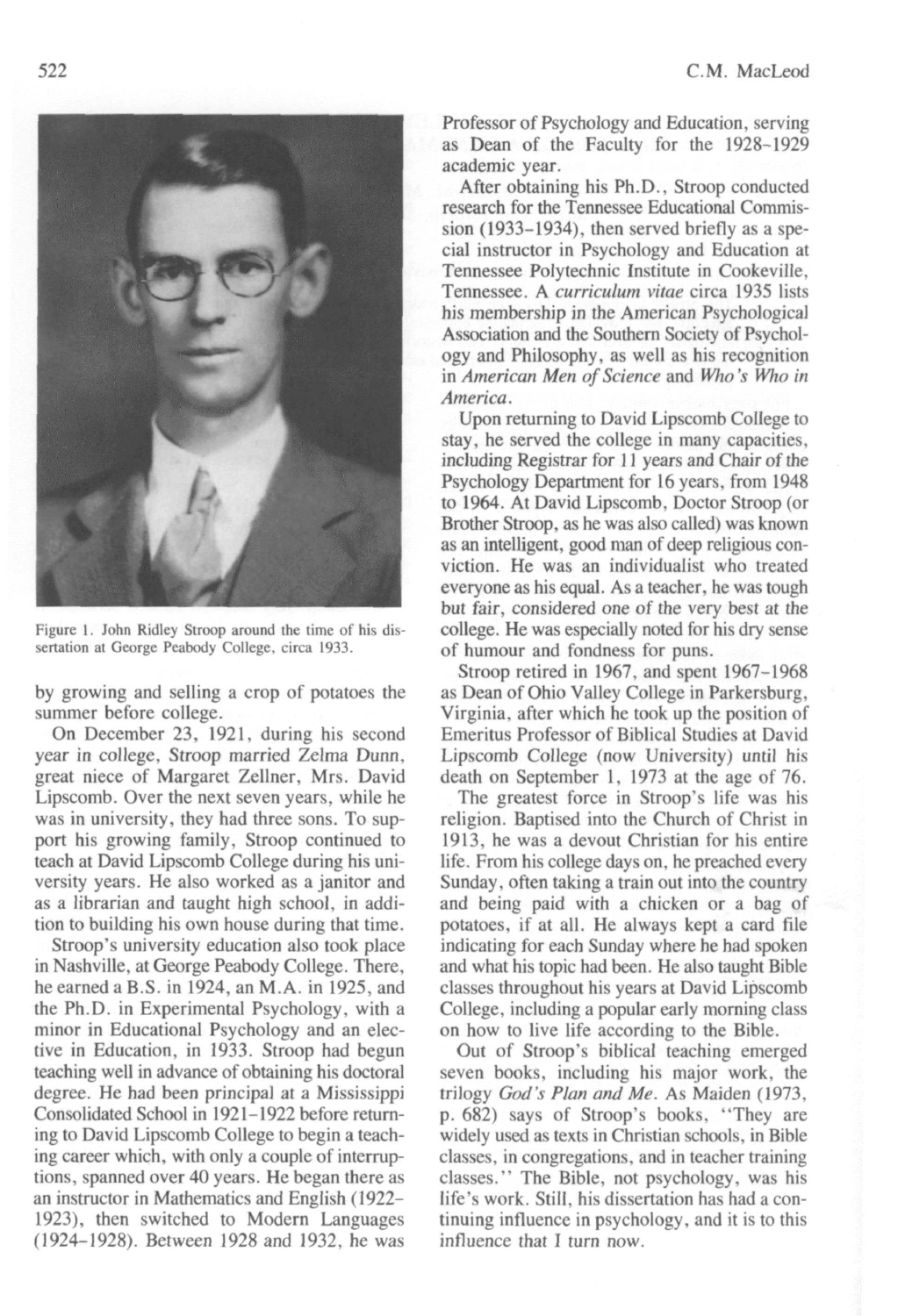## **The Impact of J. Ridley Stroop's Research**

The task Stroop created was not a wholly novel one. Rather, his creative contribution was in synthesizing ideas and procedures already in the psychological literature that stretched back to the very beginnings of experimental psychology fifty years earlier. The work descended from a noble lineage. James McKeen Cattell (1886), at the instigation of his doctoral supervisor, Wilhelm Wundt, had undertaken to explore the time it took people to name objects and the properties of those objects, as well as to read the corresponding words. He reported a stable finding: Reading the words took less time than naming the objects or properties, the latter including colour. Although a recurring subject of study over the next half century, it was not until Stroop's article that anyone thought to combine the word and object/property dimensions in the same stimulus, creating the now famous situation of response conflict.<sup>1</sup>

Stroop's dissertation research was carried out in the Jesup Psychological Laboratory under the supervision of Professor Joseph Peterson, who was clearly influential in Stroop's choice of a dissertation topic (see the footnote and introduction to Stroop, 1935a). The classic 1935 paper is his dissertation. To my knowledge, he published only three other articles in experimental psychology, all in the period 1932-1938. The first was on group as opposed to individual judgments (Stroop, 1932). Together with his dissertation, there were two other papers on the color-word issue, one a critique of an extant theory (Stroop, 1935b), the other a test of a possible explanation of the Stroop effect (Stroop, 1938), in part as a tribute to Peterson, who had died in 1935.

Stroop's dissertation has had a profound and lasting effect on cognitive psychology. The task is widely used to index attentional and linguistic processes, as detailed in my review (MacLeod, 1991). In addition, the challenge of understanding the Stroop effect links directly to two of the most influential explanatory ideas in the field. These ideas  $-$  (1) that certain processes, such as the reading of words, are automatic and hence obligatory, and (2) that certain processes are carried out faster than others and hence have implications for slower processes — have both been used to illuminate inhibitory effects in processing. The Stroop effect has often been cited as a hallmark illustration of both ideas, although the reviewed literature suggests that neither position is completely correct.

Stroop's dissertation can be seen as the culmination of work early in this century aimed at understanding response time as a window on mental processes. Yet, at the time of its publication, it had relatively little impact, probably because it was published at the height of Behaviorism in America. It is only since the 1960s, with the advent of information processing as the dominant perspective in cognitive psychology, that Stroop's work has been rediscovered. The Stroop effect has been one of the primary results used to highlight the goal of examining stages of mental processing through the analysis of response time.

Another reason why Stroop's work may not have had more impact at the time of its publication is that he himself did not continue working on the topic. He saw his religion — not psychology  $-$  as his life's mission. As his wife wrote in her biographical sketch of him:

"His major professor at Peabody, Dr. Joseph Peterson, invited him to collaborate with him on a research project furthering the study of [Stroop] 's doctorate thesis. Dr. Peterson's unexpected death prevented such from happening. This was probably the changing of his work as he became more involved in teaching the Bible and writing in that field."

Although aware of the impact of his work in psychology, thirty years after his landmark paper Stroop himself claimed to have no interest in the task he had created (Jensen & Rohwer, 1966). As his son Fred put it when I spoke with him, his father's psychological research was "insignificant to his Bible-oriented life and teaching".

There are few phenomena in psychology so robust that they appear in virtually every introductory text and are known by researchers in almost every subarea of the discipline. The Stroop effect is one of these rare phenomena. Understanding the Stroop effect may ultimately lead us to a fuller comprehension of how attention works and of the place of attention in a more general theory of cognition. Research on the Stroop effect continues today and shows no signs

<sup>&#</sup>x27;Jensen and Rohwer (1966) point out that Jaensch (1929) had integrated the two dimensions — word and colour — a few years before Stroop, but Jaensch's work has received scant attention relative to Stroop's. The exceptional experimental rigor of Stroop's work, together with its empirical and conceptual clarity, no doubt have contributed to the identification of the idea with Stroop's article.